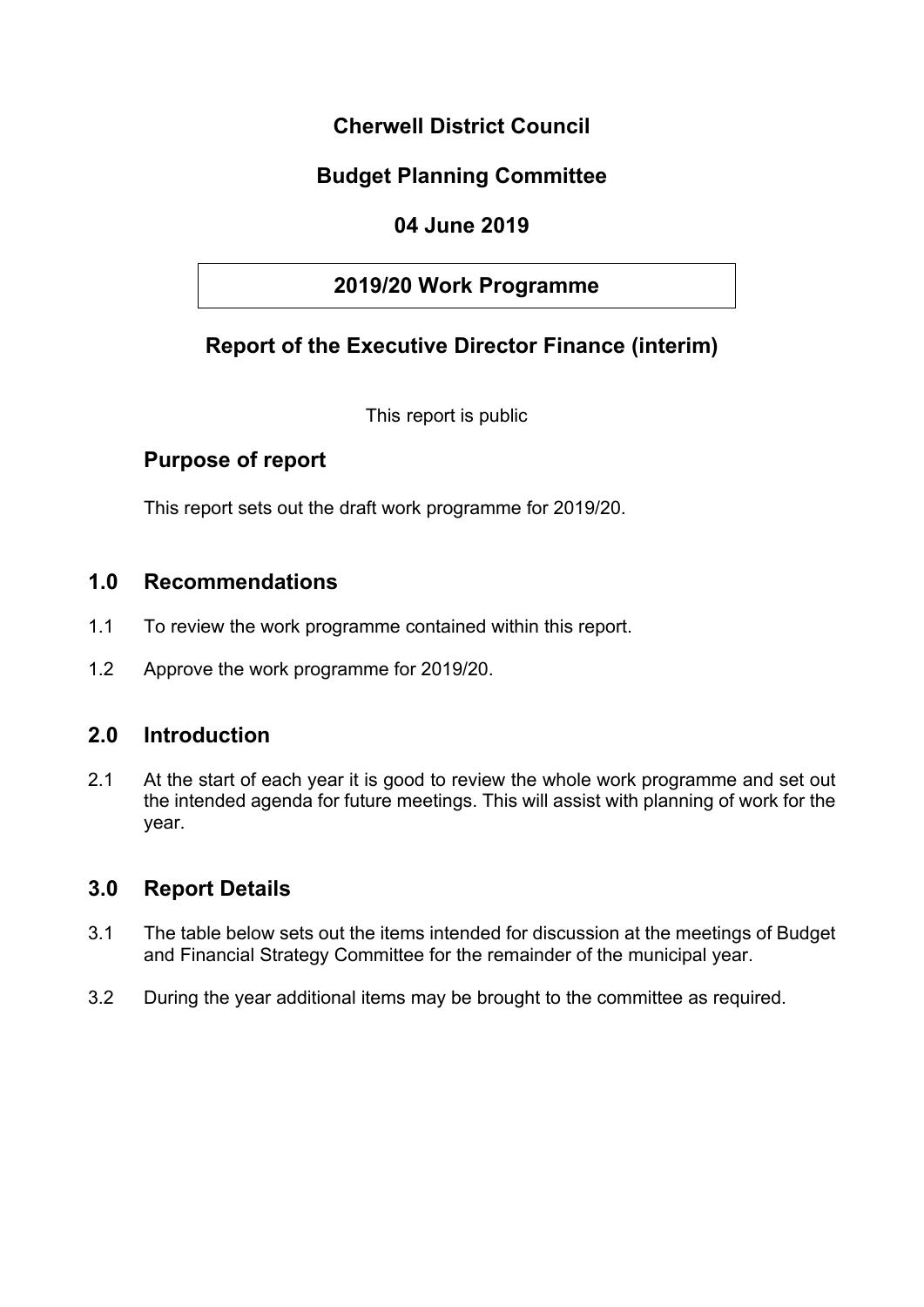| Year | <b>Date</b>  | <b>Agenda Items</b>                                                                                                                                                                                                    |
|------|--------------|------------------------------------------------------------------------------------------------------------------------------------------------------------------------------------------------------------------------|
| 2019 | 4 June       | Outturn 2018/19<br>Performance, Finance and Risk Monitoring<br><b>Medium Term Financial Strategy</b><br>$\bullet$<br><b>CTRS</b><br>$\bullet$                                                                          |
|      | 23 July      | Performance, Finance and Risk Monitoring<br>$\bullet$<br><b>Medium Term Financial Strategy</b><br>$\bullet$<br>S106 Monitoring<br>$\bullet$                                                                            |
|      | 24 September | Performance, Finance and Risk Monitoring<br>$\bullet$<br><b>Medium Term Financial Strategy</b><br>$\bullet$                                                                                                            |
|      | 29 October   | Performance, Finance and Risk Monitoring<br>$\bullet$<br><b>Medium Term Financial Strategy</b><br><b>Budget 2019/20</b><br>S106 Monitoring<br><b>CTRS</b><br>$\bullet$                                                 |
|      | 10 December  | Performance, Finance and Risk Monitoring<br>$\bullet$<br><b>Medium Term Financial Strategy</b><br>$\bullet$<br><b>Budget 2019/20</b><br>$\bullet$                                                                      |
| 2020 | 28 January   | Performance, Finance and Risk Monitoring<br>$\bullet$<br><b>Discretionary Rate Relief Policy</b><br>$\bullet$<br><b>Medium Term Financial Strategy</b><br><b>Budget 2019/20</b><br>Fees & Charges 2019/20<br>$\bullet$ |
|      | 10 March     | Performance, Finance and Risk Monitoring<br>$\bullet$<br>S106 Monitoring<br>$\bullet$<br>Write Offs (If Required)                                                                                                      |

# **4.0 Conclusions and Reasons for Recommendations**

4.1 A plan and work programme for the year will assist with committee preparation.

# **5.0 Consultation**

5.1 The draft work programme has been prepared by the Deputy S151 Officer and Executive Director Finance in consultation with the Portfolio Holder for Finance and Governance and brought to committee for review.

# **6.0 Alternative Options and Reasons for Rejection**

6.1 None.